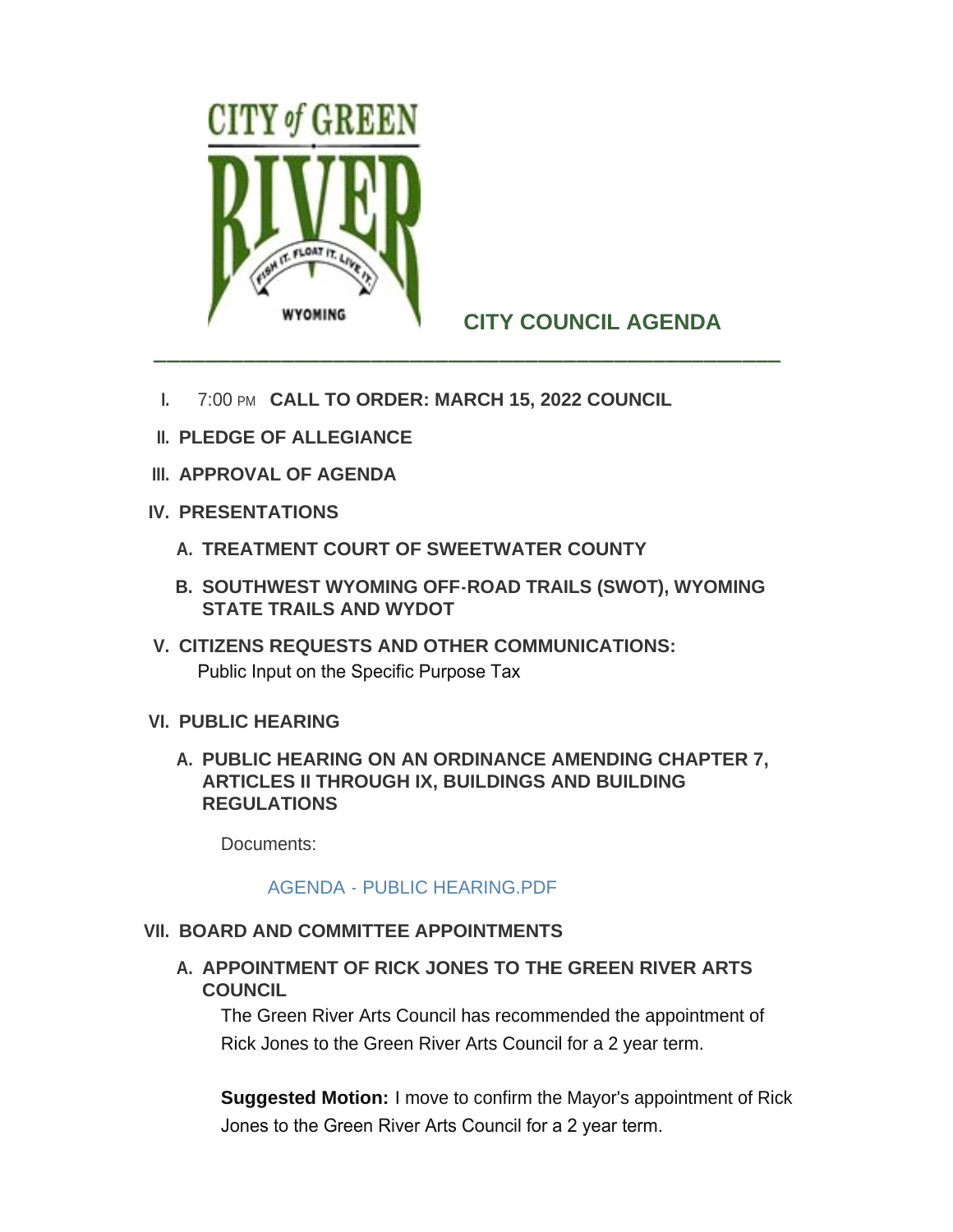Documents:

## [APPOINTMENT OF RICK JONES 2023.22.PDF](http://cityofgreenriver.org/AgendaCenter/ViewFile/Item/8018?fileID=49630)

# **REAPPOINTMENT OF STORM ADCOCK TO THE PARKS & B. RECREATION ADVISORY BOARD**

Storm Adcock has volunteered to continue to serve on the Parks & Recreation Advisory Board. She said it would be an honor to continue to work with this Board and focus on implementing the shared vision.

**Suggested Motion:** I move to confirm the Mayor's reappointment of Storm Adcock to the Parks & Recreations Advisory Board for a three (3) year term beginning April 1, 2022 and expiring March 31, 2025.

Documents:

## [STORM ADCOCK REAPPOINTMENT TO THE PARKS AND](http://cityofgreenriver.org/AgendaCenter/ViewFile/Item/8040?fileID=50178)  RECREATION ADVISORY BOARD 4-15-2022.PDF

#### **ORDINANCES VIII.**

# **CONSIDERATION ON FIRST READING AN ORDINANCE A. AMENDING THE CITY OF GREEN RIVER ORDINANCE CHAPTER 7, ARTICLES II THROUGH IX, BUILDINGS AND BUILDING REGULATIONS**

The latest editions of the International Code Council's building codes have been released and adopted by the State of Wyoming. These codes include the 2021 International Building Code, 2021 International Existing Building Code, 2021 International Residential Code, 2021 International Plumbing Code, 2021 International Mechanical Code, 2021 International Property Maintenance Code, 2021 International Fuel Gas Code, 2021 International Fire Code, and the most recent National Electrical Code (2020). The new codes are proposed to be adopted with minor added amendments as described on the attachment. The purpose of updating the codes is optimal to reflect new technologies, materials, and methods, safety concerns thus promoting quality buildings that will last for years.

**Suggested Motion:** I move to approve on first reading the amendments to Chapter 7 of the City of Green River Code of Ordinances as they relate to the adoption of the 2021 International Code Council building codes.

Documents:

## [AGENDA 2021 BUILDING CODE.PDF](http://cityofgreenriver.org/AgendaCenter/ViewFile/Item/7952?fileID=50613)

## **CONSIDERATION ON FIRST READING AN ORDINANCE TO B. REZONE PROPERTY FROM B-2 (DOWNTOWN BUSINESS) TO B-1**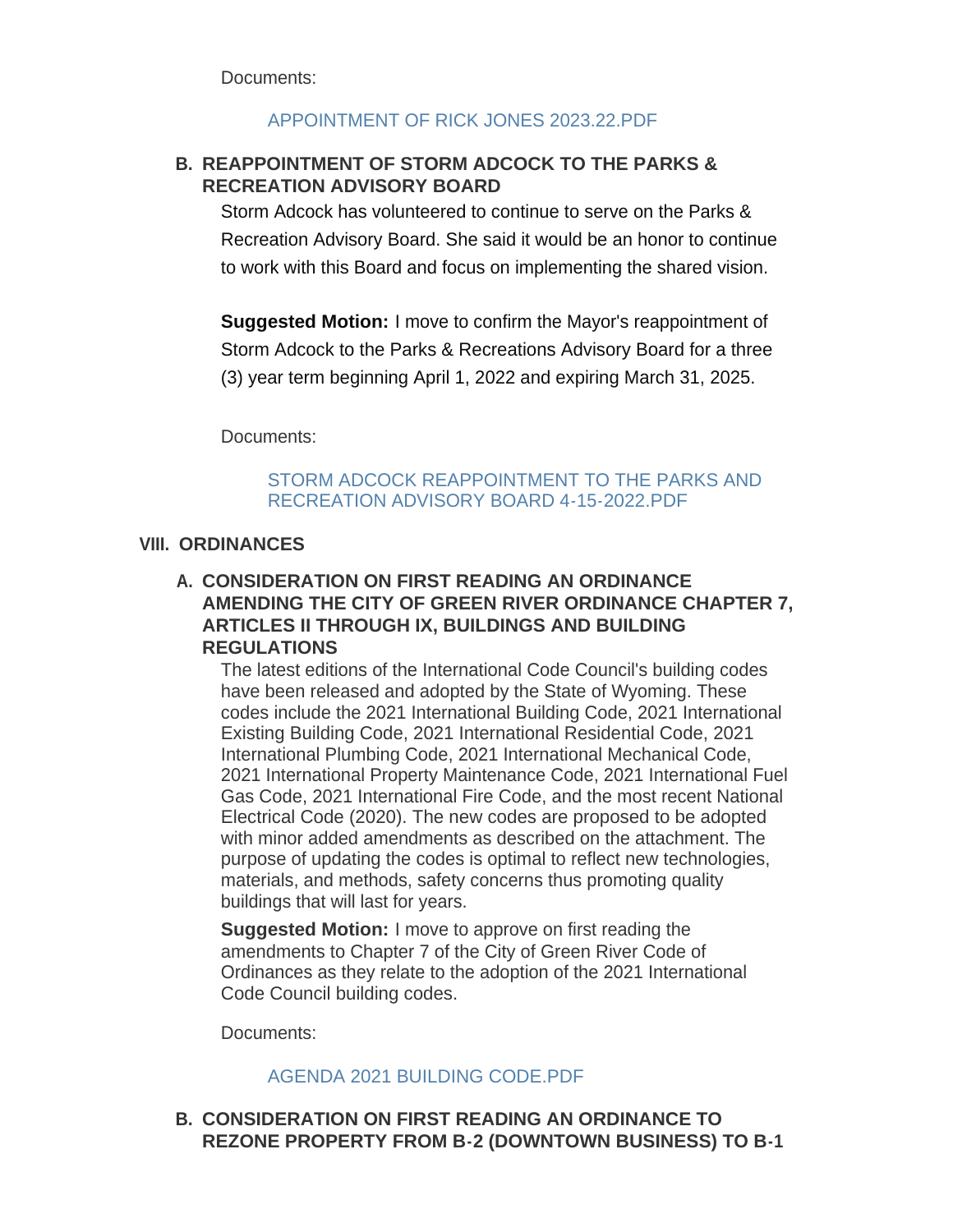#### **REZONE PROPERTY FROM B-2 (DOWNTOWN BUSINESS) TO B-1 (GENERAL BUSINESS)**

The applicants, United Pentecostal Church (property owner) and Smith's Food and Drug Centers, Inc. (petitioner) are requesting an amendment to the Official Zoning Map for a parcel located at 1175 Bridger Driver from B-2 (Downtown Business) to B-1 (General Business). The petitioner is requesting this change to construct a Fuel & Concession Kiosk. On January 12, 2022 the Planning & Zoning Commission considered this request and unanimously recommended approval of the petition to rezone.

**Suggested Motion:** I move to approve on first reading an Ordinance to Amend the Official Zoning Map of the City of Green River, to rezone property located at 1175 Bridger Drive from B-2 (Downtown Business) to B-1 (General Business).

Documents:

## [ORDINANCE - ZONING.PDF](http://cityofgreenriver.org/AgendaCenter/ViewFile/Item/8038?fileID=50039)

## **CONSENT AGENDA IX.**

# A. APPROVAL OF THE 2022 AGREEMENT WITH LAGOON **CORPORATION**

**Suggested Motion:** I move to approve the 2022 Lagoon Agreement as presented and authorize the Mayor to sign the agreement.

Documents:

## [2022 LAGOON AGREEMENT PACKET.PDF](http://cityofgreenriver.org/AgendaCenter/ViewFile/Item/8036?fileID=49723)

## **ISSUANCE OF MALT BEVERAGE PERMITS TO RENEE PILLING B. AND ALISSA DAVIS**

**Suggested Motion:** I move to approve the issuance of malt beverage permits to Renee Pilling and Alissa Davis for a vendor market event on April 15, 2022 from 4 pm until 8 pm and April 16, 2022 from 9 am until 4 pm, at the Island Pavilion.

Documents:

#### [MALT BEVERAGE PERMITS.PDF](http://cityofgreenriver.org/AgendaCenter/ViewFile/Item/8039?fileID=50179)

## **APPROVAL OF A HORSE CORRAL LEASE AGREEMENT WITH C. ROBERT BRAMWELL**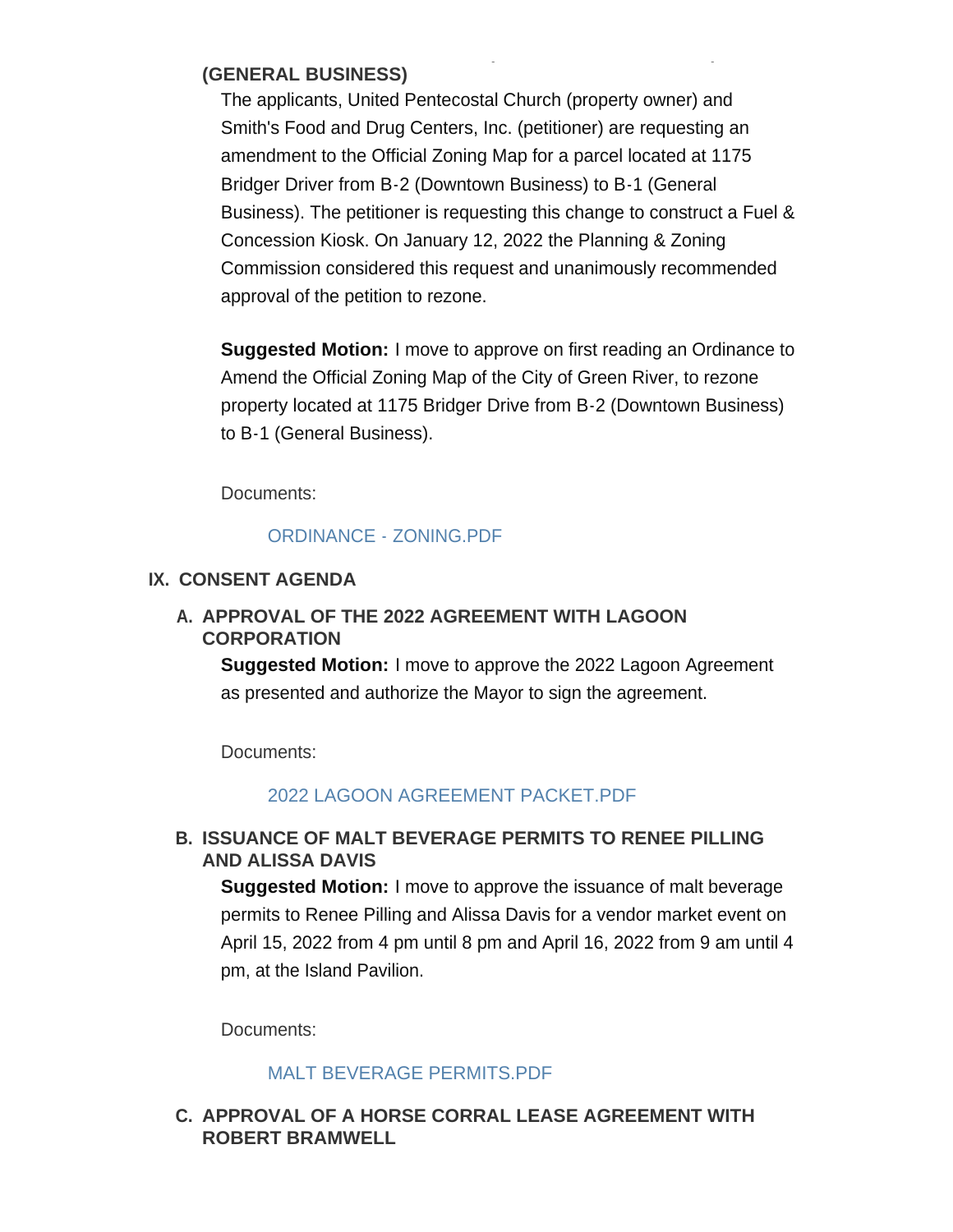**Suggested Motion:** I move to approve the horse corral lease agreement with Robert Bramwell for corral 107.

Documents:

#### [HORSE CORRAL - ROBERT BRAMWELL.PDF](http://cityofgreenriver.org/AgendaCenter/ViewFile/Item/8044?fileID=50180)

## **APPROVAL OF AN AGREEMENT WITH DELL INC/MICROSOFT D. FOR VOLUME SOFTWARE LICENSING**

The City utilizes Microsoft Office software. The attached licensing agreement will put into place a volume software license for the City's Microsoft products. We have also changed the software as a service component which will allow the City to upgrade licenses as new versions become available. The cost of the software is a significant amount of \$31,094.14. The annual cost has been budgeted in the City's IT Division and without the software licensing in place the City cannot use any Microsoft Office applications.

**Suggested Motion:** I move to approve the agreement with Dell Inc/Microsoft, in the amount of \$31,094.14 for Microsoft Office Licensing and authorize the Mayor to sign said agreement.

Documents:

## [AGREEMENT - MICROSOFT.PDF](http://cityofgreenriver.org/AgendaCenter/ViewFile/Item/8069?fileID=50428)

#### **APPROVAL OF MINUTES FOR: E.**

**February 8, 2022 Council Workshop E.i.**

Documents:

[FEBRUARY 8, 2022 WORKSHOP MINUTES](http://cityofgreenriver.org/AgendaCenter/ViewFile/Item/8046?fileID=50317)  SIGNATURES.PDF

#### **February 15, 2022 Council E.ii.**

Documents:

[FEBRUARY 15, 2022 COUNCIL MINUTES](http://cityofgreenriver.org/AgendaCenter/ViewFile/Item/8047?fileID=50318)  SIGNATURES.PDF

**March 1, 2022 Council E.iii.**

Documents: